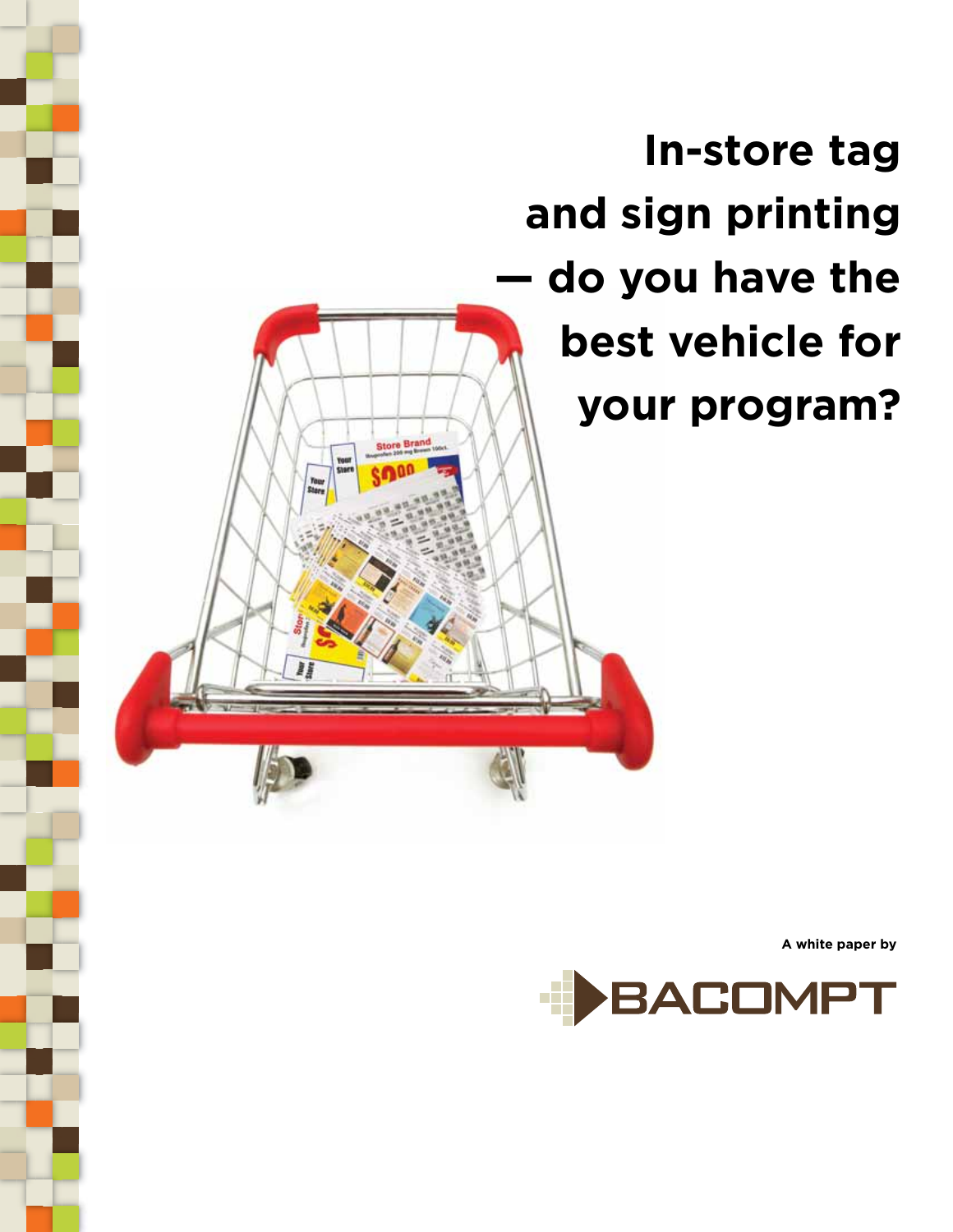### **The only constant is change.**

While the adage is attributed to Heraclitus of Ephesus (c. 535 – 475 B.C.), it has never been more apropos than it is today, especially in the retail industry.

In the 1970s, only a handful of major breweries dominated the U.S. marketplace. Today more than 2,500 microbreweries\* flood the shelves, and many retailers promote mix-and-match six packs. Not so long ago, one purchased hardware, clothing, electronics, pharmaceuticals, and food at separate and individual stores. That's hardly the case anymore. And the ubiquity of mobile apps and devices has empowered today's shoppers with more information, faster and on the go.

Now let's consider the potential for change retailers face every day at the shelf edge. Seasonality, sale wars, and product availability drive prices up and drive prices down. Product descriptions change. Shelf tags get damaged or go missing. These pressures require swift response if a retailer is to remain competitive, so many have opted for at least some measure of in-store tag printing.

### **The challenges of in-store printing.**

The most compelling argument against in-store printing is that it likely isn't your core competency as a retailer — after all, are you in business to print tags and signs, or to sell products? Constant maintenance and keeping up with the latest technology can take its toll. Therefore, be wary of in-store printing programs that could turn out to be overlooked profit killers through high overhead costs and investment of time and resources.

Nevertheless, we recognize the need to print emergency or ad hoc tags and signs on the spot. The key is to limit the number that you print in store, then work with an outsource printer to do the kind of heavy lifting that yields:

- Full-color imagery
- Data-driven marketing programs
- Labor-saving efficiencies

The very best solution perfects this model by synergizing your in-store processes with the capabilities of an outsource printer.

Be wary of in-store printing programs that could turn out to be overlooked profit killers through high overhead costs and investment of time and resources.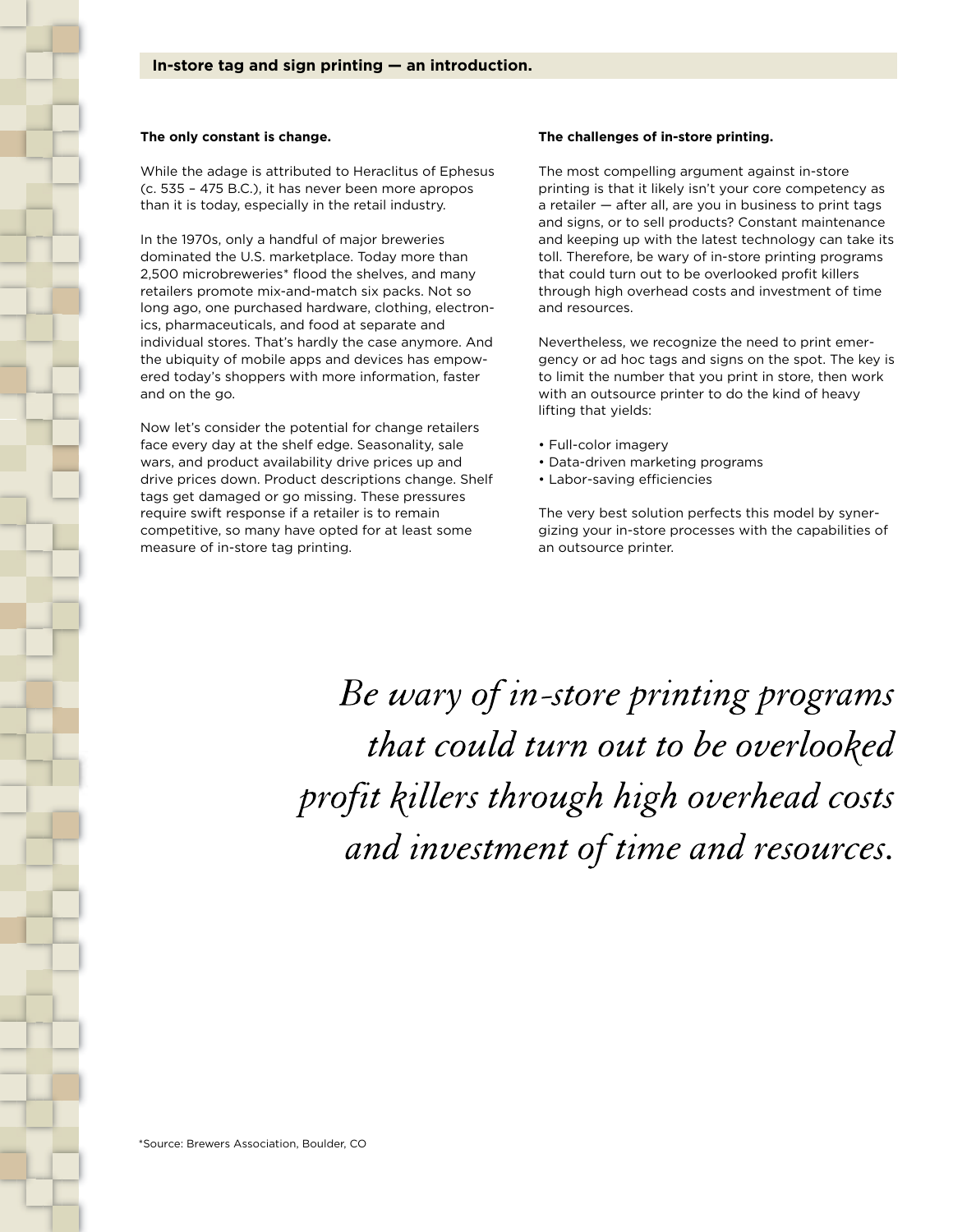## **How a hybrid solution can give you the best of both worlds.**

*"Though the provision of shared services and outsourcing are very different models, where there are constant debates about the merits of both, there is an increasing view that they can harmoniously co-exist… Hybrid models are being developed to leverage the benefits inherent in each, offering organizations greater flexibility and options when it comes to more efficiently managing their business processes."*

— Mark Atterby, *The Sauce* newswire service for business process outsourcing in the Asia Pacific

Grocery and other retail chains typically cannot bear the cost burden of facility and personnel overhead, equipment procurement and maintenance, software upgrades, and stock inventory. They also cannot easily realize the economies of scale and labor saving efficiencies afforded through a third-party highvolume printer. On the other hand, retailers often worry that outsource printers may not be able to furnish emergency replacement tags at a moment's notice. Waiting for the next print run and delivery may not be acceptable.

# **Maximize the benefits of both.**

By synergizing in-store processes (such as on-demand data streams) with the capabilities of an outsource printer (e.g., data enhancements such as sequencing, cleanse, reporting, and robust product information), retailers can manage and streamline their entire tag and sign printing operation under the guidance of a single-source, third-party provider.

With this model, retailers get exactly the emergency or replacement tags they need, exactly when they need them, while benefitting from cost efficiencies and the latest technological advancements. Bacompt's In-store Solution also provides design continuity — there is no visual difference between the in-store printed tag and the outsourced tag.

Furthermore, retailers get the assurance of data integrity throughout their tag and sign programs, whether outsourced or printed in store. It's especially important to maintain 100 percent integrity between point-of-sale systems and print files in markets that fine heavily for pricing errors.

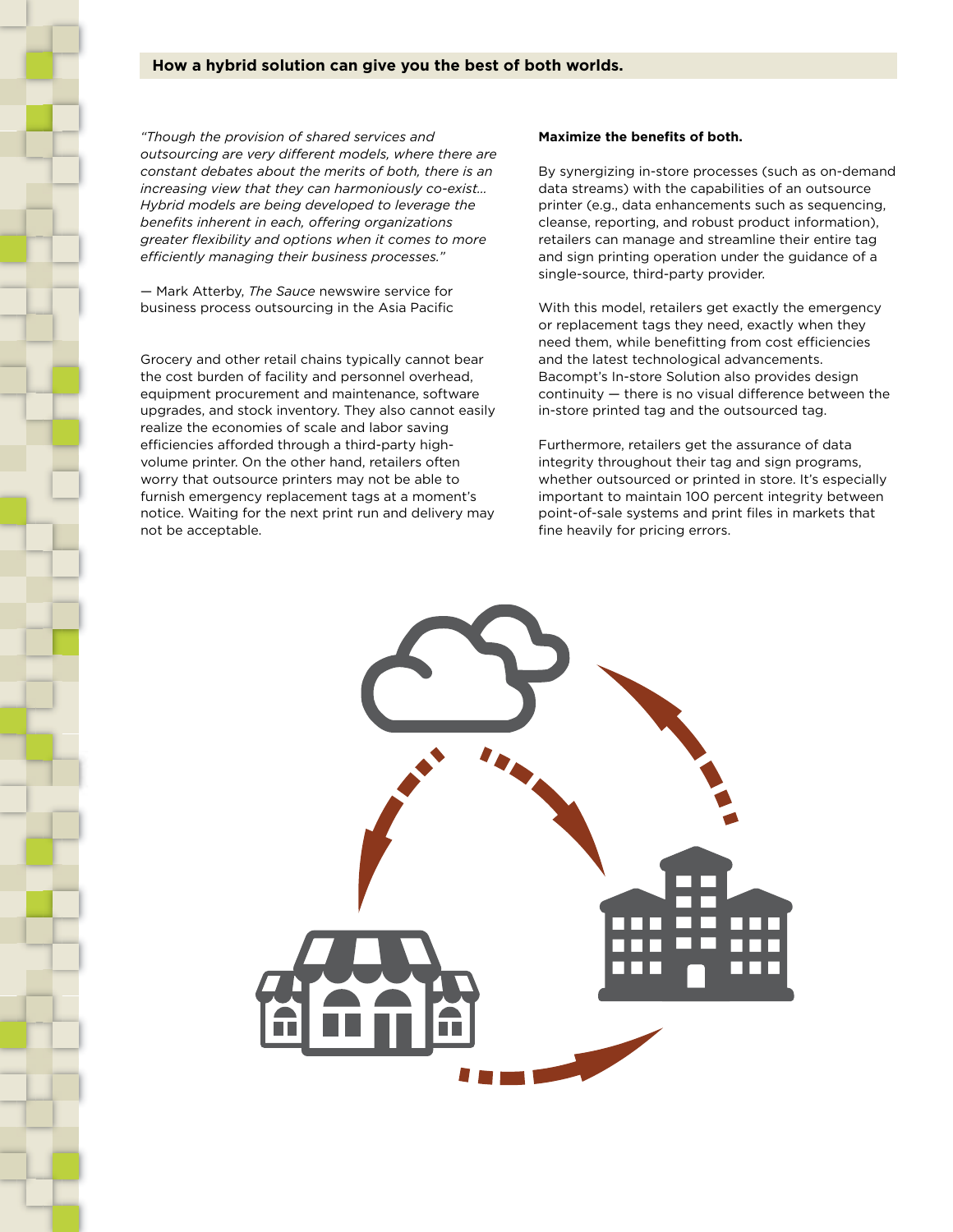## **How simple it can be.**

If your in-store solution has been designed to exploit the strengths of an outsource printer, adopting this hybrid model should be practically effortless.

With Bacompt's In-store Solution, all you'll need is Internet access, a PDF reader, and a black and white printer. After uploading your data to a cloud-based server, Bacompt handles all data management and formatting. We then generate composite PDF files (viewable on our secure website) for printing either in your store or at one of our facilities. You and your designated employees have access to your entire inventory of tag and sign templates simply by logging on to our website where you can:

- Make edits to existing tags
- Place re-orders
- Order pre-printed template stock

It is important to note that our process does not require the management of multiple data streams. The replacement tag you choose to print in store is generated by the same data stream that we use to produce your high-volume, multi-function tags.

| Edit Order - Bacompt In-store Printing Solution<br>+ @http://www.bacomptinstoresolution.com/Orders/Edit |                     |                           |     |                                                        |                 |         |             | $C$ $Q*$ Google               |  |  |
|---------------------------------------------------------------------------------------------------------|---------------------|---------------------------|-----|--------------------------------------------------------|-----------------|---------|-------------|-------------------------------|--|--|
| CoogleAnalytics Outlook Coogle                                                                          |                     |                           |     |                                                        |                 |         |             |                               |  |  |
|                                                                                                         |                     |                           |     |                                                        |                 |         |             |                               |  |  |
|                                                                                                         |                     |                           |     |                                                        |                 |         |             |                               |  |  |
|                                                                                                         |                     |                           |     | <b>BACOMPT</b> IN-STORE SOLUTION                       |                 |         |             |                               |  |  |
|                                                                                                         |                     |                           |     |                                                        |                 |         |             |                               |  |  |
|                                                                                                         |                     |                           |     |                                                        |                 |         |             |                               |  |  |
|                                                                                                         |                     |                           |     |                                                        |                 |         |             |                               |  |  |
|                                                                                                         |                     |                           |     |                                                        |                 |         |             |                               |  |  |
| Log off                                                                                                 |                     |                           |     | Edit REG order for Ace Markets Inc. at Ace Markets 345 |                 |         |             | $\mathbf{H}$                  |  |  |
|                                                                                                         |                     | Search Items              |     |                                                        | Replacement Tag | New Tag |             |                               |  |  |
|                                                                                                         |                     |                           |     |                                                        |                 |         |             | Quick Add                     |  |  |
| Manage                                                                                                  |                     |                           |     |                                                        |                 |         |             |                               |  |  |
| My Account                                                                                              | Copies <sup>n</sup> | <b>Barcode</b><br>Catalog |     | Description.                                           | <b>Item</b>     | Pack    | Sale Retail | Size:                         |  |  |
| Orders                                                                                                  | <sup>1</sup>        | <b>DSD</b>                | 114 | PF GREEK YOG BLACK CHERRY                              |                 | 1       | 10/810      | 6.07                          |  |  |
|                                                                                                         | 1                   | <b>DSD</b>                | 114 | PF GREEK YOG BLUEBERRY                                 |                 | I.      | 10/810      | 6.02                          |  |  |
| New.                                                                                                    |                     |                           | 114 | PF GREEK YOG PEACH                                     |                 | $\pm$   | 10/\$10     | 6.02                          |  |  |
|                                                                                                         | $\pm$               | D5D                       |     |                                                        |                 |         |             |                               |  |  |
| <b>Open Orders</b>                                                                                      | 1                   | <b>DSD</b>                | 114 | PF GREEK YOG PINEAPPLE                                 |                 | d.      | 10/\$10     | 6 OZ                          |  |  |
| <b>Past Orders</b>                                                                                      | ÷.                  | DSD                       | 114 | PF GREEK YOG RASPBERRY                                 |                 | ÷.      | 10/810      | 602                           |  |  |
| <b>Stock</b>                                                                                            |                     |                           |     |                                                        |                 |         |             |                               |  |  |
| Order Stock                                                                                             | $\rightarrow$       |                           |     | $off.1 - -$<br>PagoT                                   |                 |         |             | ٠.<br>$V$ inw. $1 - 5$ of $5$ |  |  |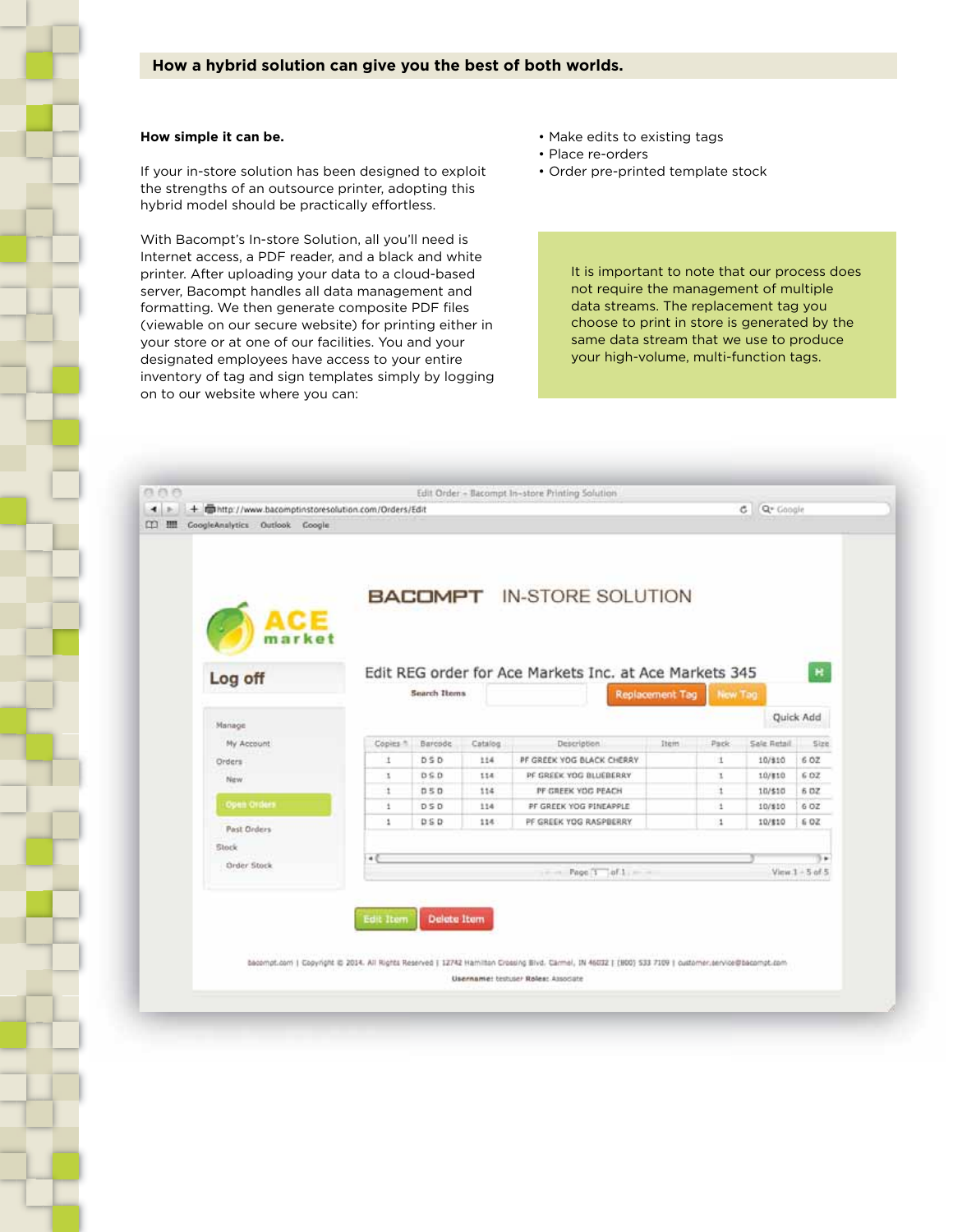## **Retailer A — prints all tags and signs through an internally developed in-store program.**

Five years prior, Retailer A made a substantial investment in equipment that is now in need of constant maintenance. They have been limping along with outdated software that is no longer supported and falls short of accommodating today's data-enhanced features. Consequently, Retailer A became stuck in a situation of producing underperforming tags at a very high overhead cost. They were at a distinct disadvantage against their competitors who utilized more advanced in-store printing programs.

Retailer A contacted Bacompt for a recommendation but made it clear that they were hesitant to give up control of their day-to-day tag maintenance. After a consultation and review of their current processes, we presented a two-pronged approach.

 $\alpha$ 

1. Outsourcing their high-volume tags. We illustrated cost savings related to:

- Economies of scale, in terms of cost per tag and substrate choice
- Drastic reduction of in-store overhead
- Labor-efficient enhancements: digital sequencing, duplicate cleanse, and exception reporting
- Access to revenue-enhancing marketing programs such as those funded by CPG brand funds

2. Retaining control of emergency or maintenance tags with our In-store Solution. Benefits include:

- Easy to use web interface
- Print at will and at any store location
- Tag and sign design that's consistent with overall branding
- Immediate access to all current and archived tags and signs
- Management of one data stream
- Minimal requirements on retailer

#### The result: **cost savings, immediacy, and control.**

|                                                                                      |         |            |                  | Edit Order - Bacompt In-store Printing Solution |                  |                             |          |                          |
|--------------------------------------------------------------------------------------|---------|------------|------------------|-------------------------------------------------|------------------|-----------------------------|----------|--------------------------|
| inttp://www.bacomptinstoresolution.com/Orders/Edit<br>CoogleAnalytics Outlook Coogle |         |            |                  |                                                 |                  |                             | Ğ.       | Q* Google                |
|                                                                                      |         |            |                  |                                                 |                  |                             |          |                          |
|                                                                                      |         |            |                  |                                                 |                  |                             |          |                          |
|                                                                                      |         |            |                  | <b>BACOMPT IN-STORE SOLUTION</b>                |                  |                             |          |                          |
|                                                                                      |         |            |                  |                                                 |                  |                             |          |                          |
|                                                                                      |         |            |                  |                                                 |                  |                             |          |                          |
|                                                                                      | Drdar # |            | Store Order Name | Template                                        | Tags             | Date                        | User     | Actions                  |
| Log off                                                                              | 47      | 333.       |                  | Weekly Order Recurring Weekly Order             | 120              | 11.10.13 12:00 AM nmiller   |          | Ħ                        |
|                                                                                      | 38      | 051        |                  | Manager Special (12 UP)                         | 12               | 11.06.13 11:29 AM amarsh    |          | $\mathbf{R}$             |
| Manage                                                                               | 46      | 333        |                  | Weekly Order Recurring Weekly Order             | 120 <sub>1</sub> | 11.03.13 12:00 AM nmiller   |          | M                        |
| My Account                                                                           | 32      | 123        |                  | Manager Special (12 UP)                         | 12               | 10.23.13 12:08 PM : mxagner |          | Ħ                        |
| Orders<br>New                                                                        | 31      | 123        |                  | Manager Special (6 UP)                          | 6                | 10.23.13 11:18 AM nwagner   |          | $\mathbf{R}$             |
|                                                                                      | 15      | 123        |                  | Manager Special (12 UP)                         | 12               | 9.30.13 8:19 AM             | nwagner: | $\mathbf{R}$             |
| Open Orders                                                                          | 13      | $333 -$    |                  | Manager Special (6 LIP)                         | 6                | 9.16.13 12:29 PM            | nmiller  | $\mathbf{r}$             |
| <b>PAAR OVERFLY</b><br><b>Stock</b>                                                  | в       | <b>TEE</b> |                  | Manager Special (6 UP) 6                        |                  | 9.11.13 7:52 PM             | nmiller  | $\vert \mathbf{r} \vert$ |
|                                                                                      |         |            |                  |                                                 |                  |                             |          |                          |
| Order Stock                                                                          |         |            |                  |                                                 |                  |                             |          |                          |

Username: textuar Roles: Associati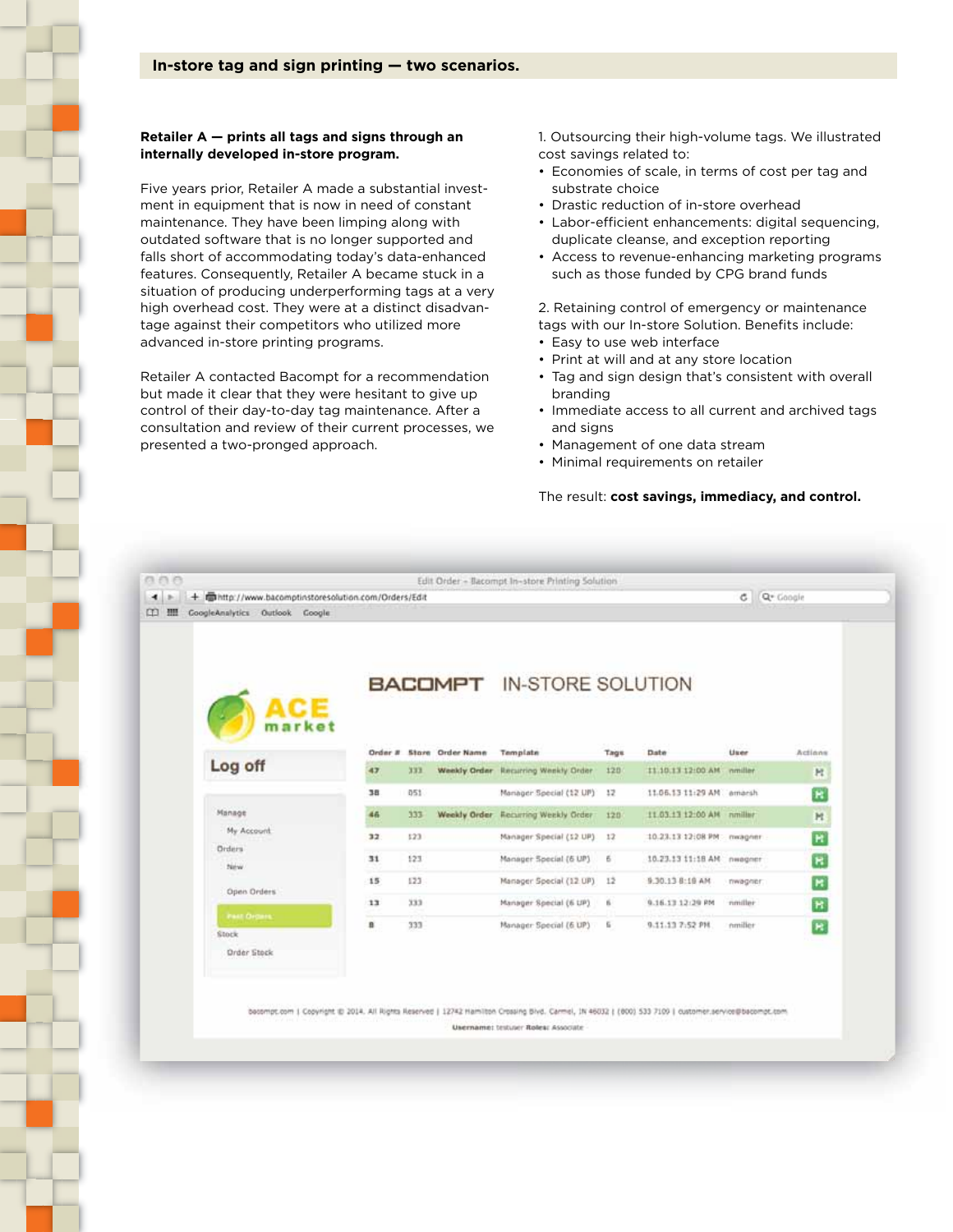**Retailer B — outsources high-volume tags to one printer, signs to another printer, and prints maintenance tags in-store.** 

When it was time for Retailer B's contract renewal, Bacompt was fortunate enough to be involved in the bidding process. While we didn't have to convince them of the benefits of outsourcing, we did discover three key areas within their in-store program that were in dire need of improvement:

1. Program overkill. Retailer B had subscribed to in-store printing software that was one-size-fits all. This means that they were saddled with a templatebased system that put limitations on data and degree of customization, and yet they were paying high costs — for both ongoing programming as well as bells and whistles they didn't need. Our In-store Solution is highly adaptable, offering both flexibility and economy while maintaining focus on the core needs of the retailer.

2. Separate data streams. Retailer B's outsourcing programs were being provided by two different suppliers, and they self-managed their in-store program. This means that Retailer B was managing multiple data streams, which resulted in unnecessary duplication of human resources, as well as an increased chance of human error. By consolidating and managing all data with one partner, Bacompt streamlines processes, eliminates duplication, and reduces error.

3. Waste. Our In-store Solution offers the ability for individual stores to review and make quantity adjustments to any tag or sign order prior to printing, thus eliminating waste in the initial print run. Stores can order exactly what they need when they need it. The need to keep large quantities of preprinted stock on hand is also eliminated because order quantities are more precise to each store and the vast majority of tags and signs are provided by a single, outsourcing partner.

## The result: **maximized synergies.**

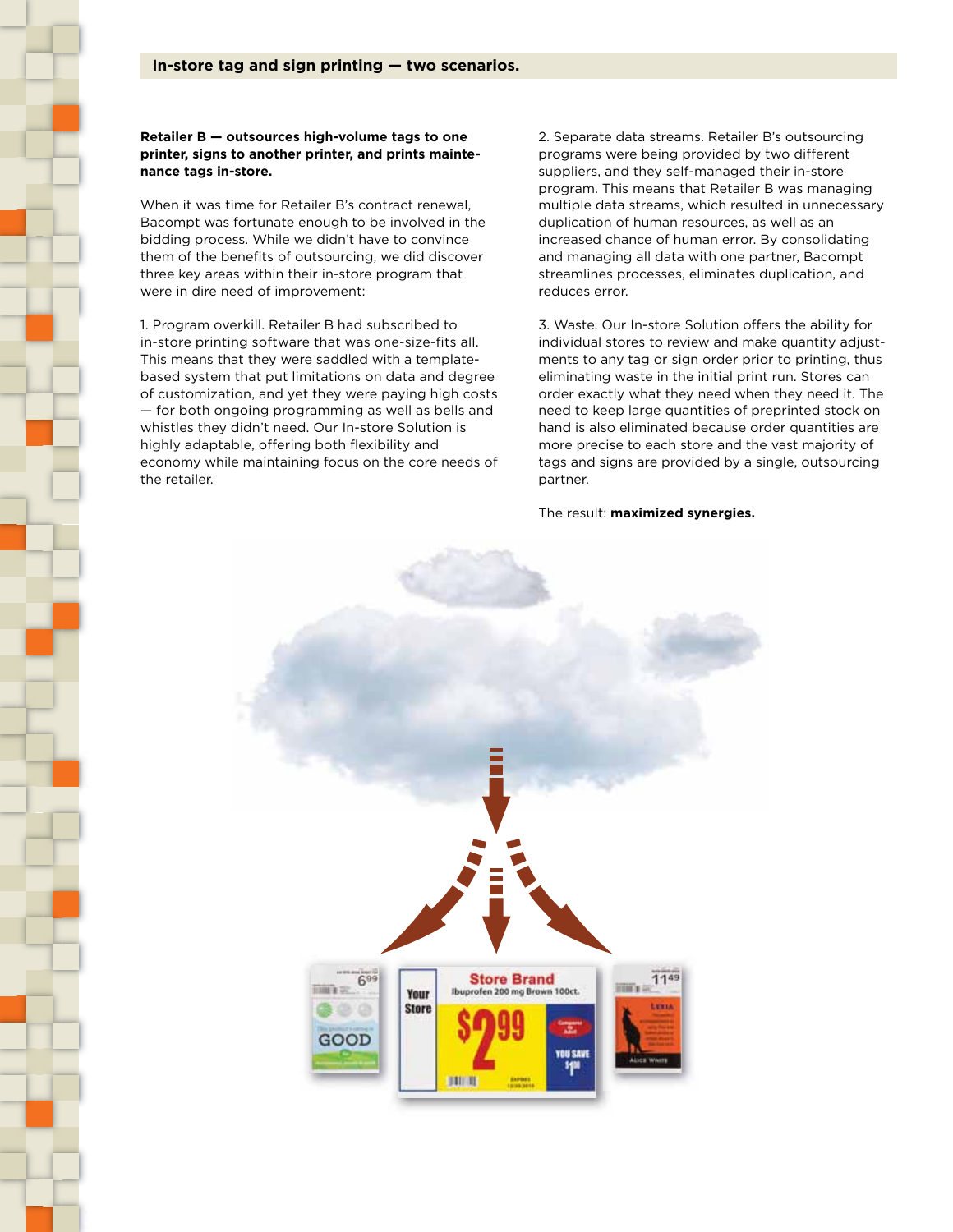## I**n conclusion.**

We can all agree that retail is a tough business, demanding swift response not only to the everchanging market, but to operational challenges as well. The real question is how do you meet those demands at the shelf edge, while maintaining focus on your core competencies as a retailer?

We believe the answer is a hybrid solution that is designed to give you, the retailer, immediacy and control, while at the same time exploit the strengths of an outsource printer. Our In-store Solution is designed to do precisely this.

Whether you currently print exclusively in-store or employ multiple resources for your tag and sign program, we can demonstrate how switching to our hybrid model can:

- Ensure greater data integrity
- Promote continuity of brand throughout the store
- Exploit labor-saving efficiencies
- Increase flexibility and responsiveness in executing your shelf-edge program

What's more compelling is that adopting a thoroughly cohesive hybrid model such as ours should be practically effortless with cloud-based data management and easy-to-use web interface.

Bacompt would be happy to examine your current tag and sign printing model and provide a recommendation that will maximize the benefits of both in-store and outsource printing. You may just find that you can realize more streamlining, and savings, than you imagined.

"Hybrid models are being developed to leverage the benefits inherent in each, offering organizations greater flexibility and options..."